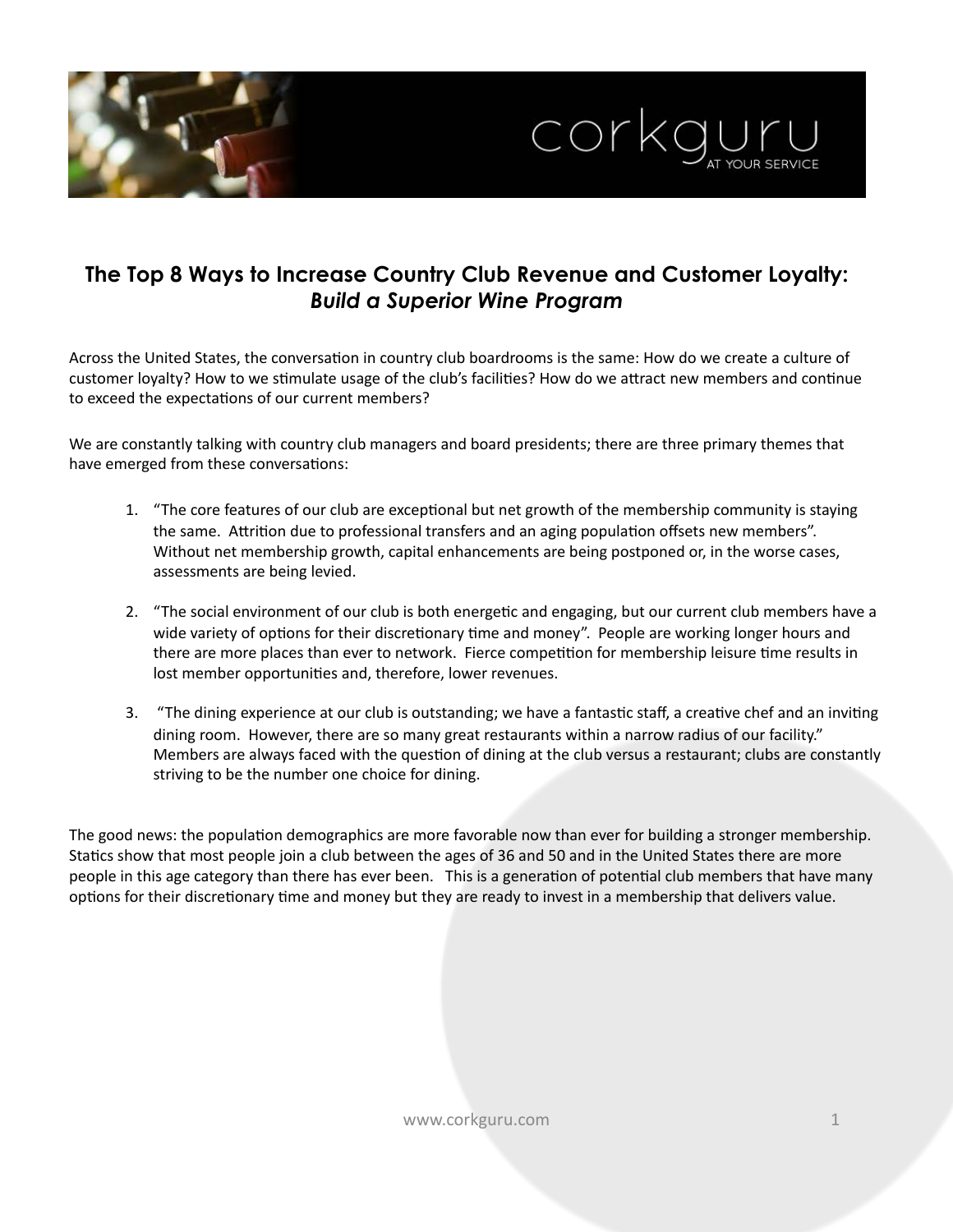One great way to differentiate your club and stimulate usage of the club's facilities is to offer an enticing wine program. According to the Wine Market Council's annual consumer tracking reports, the consumption of table wine in the US was up in 2011 (Consumer Wine Trends: Overall Consumption Up, Nichols, 02/02/12). This study also shows that "21 percent of all adult core wine drinkers, drinkers who consume wine daily or several times a week, represent 47 million people; another 34 million people are marginal wine drinkers, totaling at 81 million wine drinkers in the U.S." Build a wine program to cater to this established collection of wine lovers and you will improve your club's bottom line!

In this article we will discuss ways to drive your wine program toward the excellence already found in the core areas of your club. There are some simple strategies that can be implemented immediately and others that are building blocks for continual growth.



**Develop** a great inventory of wines.

There are thousands of wines available! Some are meant for sipping and some require food. If you have a bar area with appetizers, include fun and interesting wines that are carefree and will encourage guests to try something new.

On the other hand there are many heavier wines that need to be enjoyed with food. I remember when we were in Italy and started to drink a glass of red wine without any food. Our Italian host almost jumped over the counter to stop us, then he cut a piece of Parmesan and said, "OK, now you can drink this wine." Offer a collection of more serious wines that will really pop with food to create memorable wine and dine experiences.

Build an inventory of wine that ranges from serious to fun, heavy to light but always focus on delivering value. Search for wines that are hard to find, wines with low production, wines with a great vintner or vineyard story. Include some highly rated wines that are affordable. And, if you have an audience of serious wine drinkers, include some highly rated, indulgent wines suitable for event dining.

Most importantly, get help if you need it!! A savvy wine professional can help you construct a set of customized choices for your inventory that will fit both you and your membership.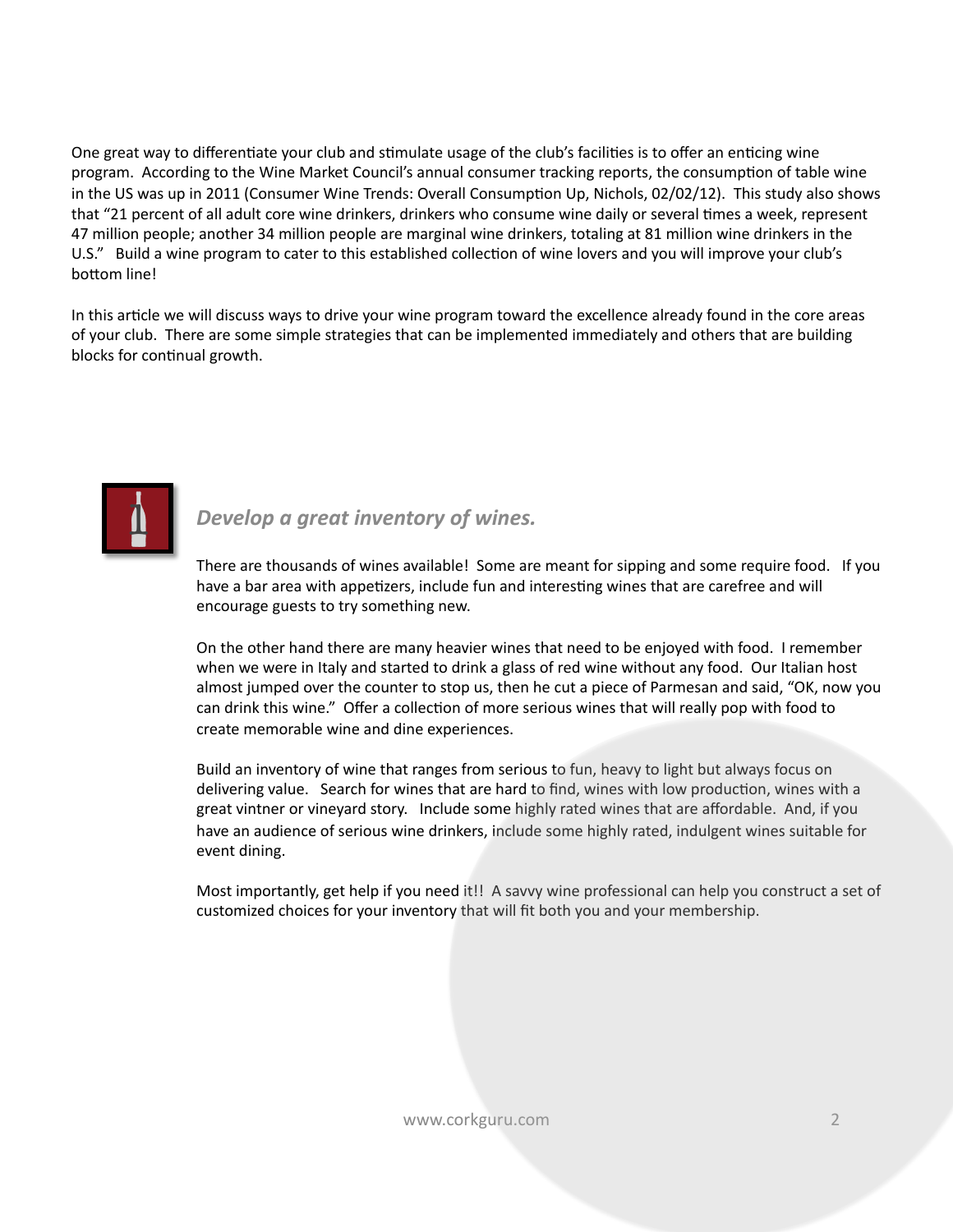

*Education is the key to YOUR success.* 

Customers are not afraid to buy good or expensive wine...they are afraid to buy wine that they know nothing about. Your customer needs to feel informed and empowered to choose.

Whether picking an inexpensive bottle of wine for pizza or indulging in a special bottle of wine to celebrate an occasion, nobody wants to make a blind choice. Many customers choose a less expensive bottle of wine because they don't know enough about a wine or enough about what they like and are intimidated by the wine menu.

An educated wine staff can offer guidance while building a relationship of trust with the consumer. Take the time to research wines and keep a searchable "cheat sheet" for each wine on your list. These wine hints should contain tasting notes, menu pairings, professional ratings, and vineyard information.

Whether the customer wants to drink Pinot Grigio with a rib eye or Cabernet Sauvignon with sea bass, the point is for every guest to feel good about their choice. Provide your staff with the tools they need to provide relevant information to your consumer. An educated consumer will feel empowered, will trust your wine list and will want to buy good wine from you.



*Create an engaging wine menu.* 

Create engaging wine entries by suggesting wine and food pairings, providing anecdotes about the vineyard or supplying professional ratings. With an engaging wine menu, your membership will want to visit your club regularly to try something new or enjoy something previously discovered.

So, use your wine list as an opportunity to develop a long-term relationship with your member. In great restaurants, repeat guests will visit for various reasons; a quick drink and an appetizer, an early bite or a leisurely event meal. If you can accommodate all experiences in a way that is inviting, your member will frequently return.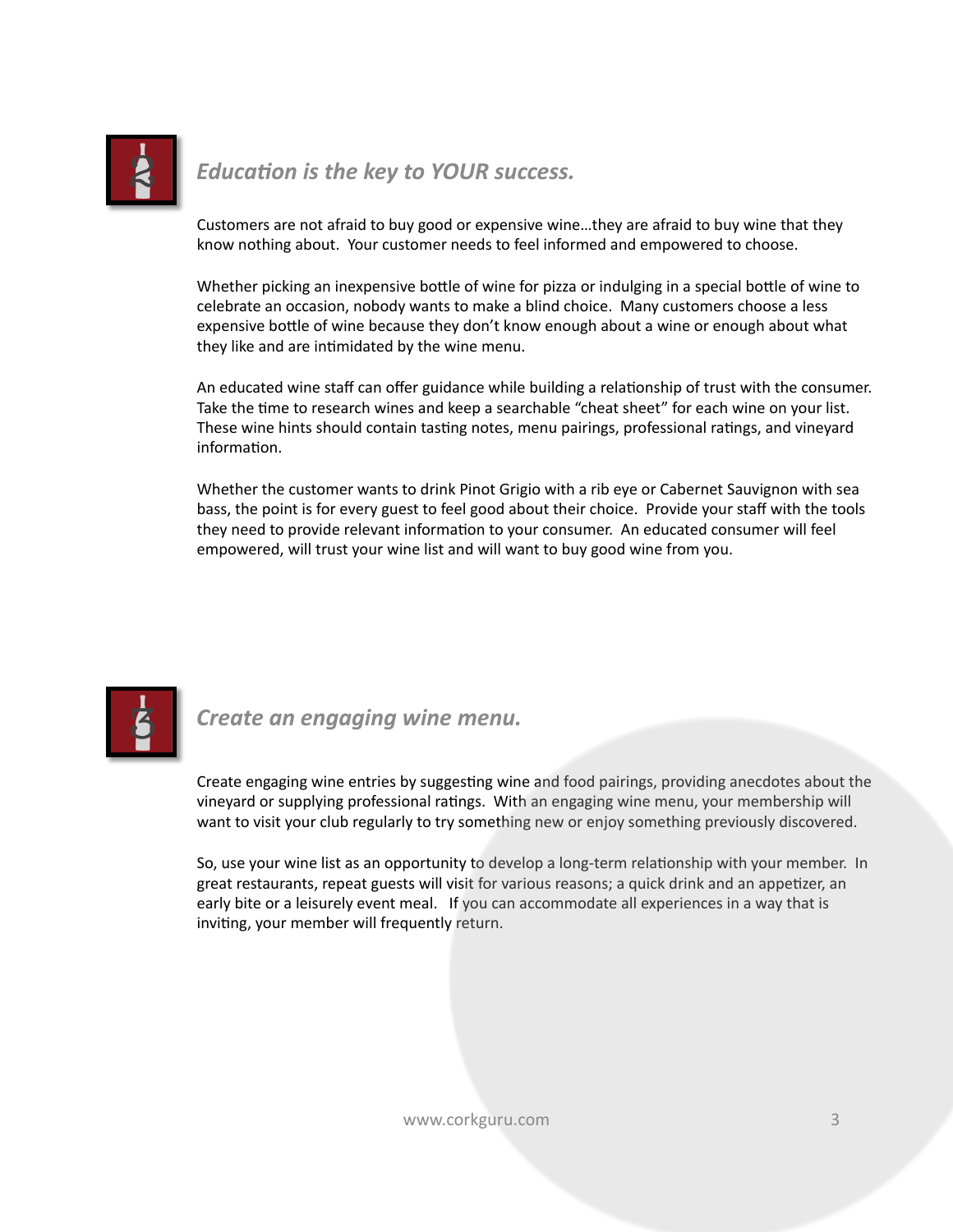

## *Create focused wine events.*

Wine events are fun and can target audiences ranging from the most seasoned connoisseur to members who are looking to broaden their experience. If you can cater to a wide variety of audiences, you will draw your regular customers into the club more often and you will give the rest of the membership a new reason to visit the club.

#### **Wine Flights**

A tasting flight includes a selection of wines, usually between three and eight glasses, and is offered for the purpose of sampling and comparison. This is a great way to encourage a member with limited wine experience to explore different wines.

#### **Vertical and Horizontal Wine Tastings**

A vertical tasting offers a selection of vintages of the same varietal from the same vineyard. A horizontal tasting offers wines from the same vintage but from different wineries keeping the varietal or wine region constant. This event will draw the novice and the connoisseur alike.

If your club has a wine cellar, why not leverage the space and hold a tasting in the cellar? It can provide a casual and relaxed venue that invites membership interaction.

#### **Wine Dinners**

Wine dinners are another great way to encourage your members to explore new wines. Wine dinners can be vintner or retailer hosted and can be entertaining as well as educational. Professionals familiar with the featured wine can provide interesting stories about the vineyard, varietal and or vintage. Themed wine dinners, such as "a taste of Tuscany" or "dinner in Paris" will encourage members to visit the club for a fun evening of fine dining paired with wines that may broaden their scope of experience.



### **Develop** a wine society.

A wine society is a cost effective way to create a sense of community inside of your club. It is an effective way of bringing like-minded people together to share a passion. In this way, you are not only encouraging increased club usage but you are paving the way for new friendships within the club.

As members discover they have a mutual interest in wine, more relationships will form among the members. As relationships form, members will not only be inclined to spend more leisure time at the club but they will also be more likely to maintain an active membership at the club. Members, in turn, will also become active recruiters of new members.

A wine society membership is easy to establish and can be designed to include benefits that will complement your club's atmosphere. Most wine society memberships are by yearly subscription and include benefits such as private tasting events, exclusive access to wine offering, retail purchasing cooperatives and on-site private locker storage.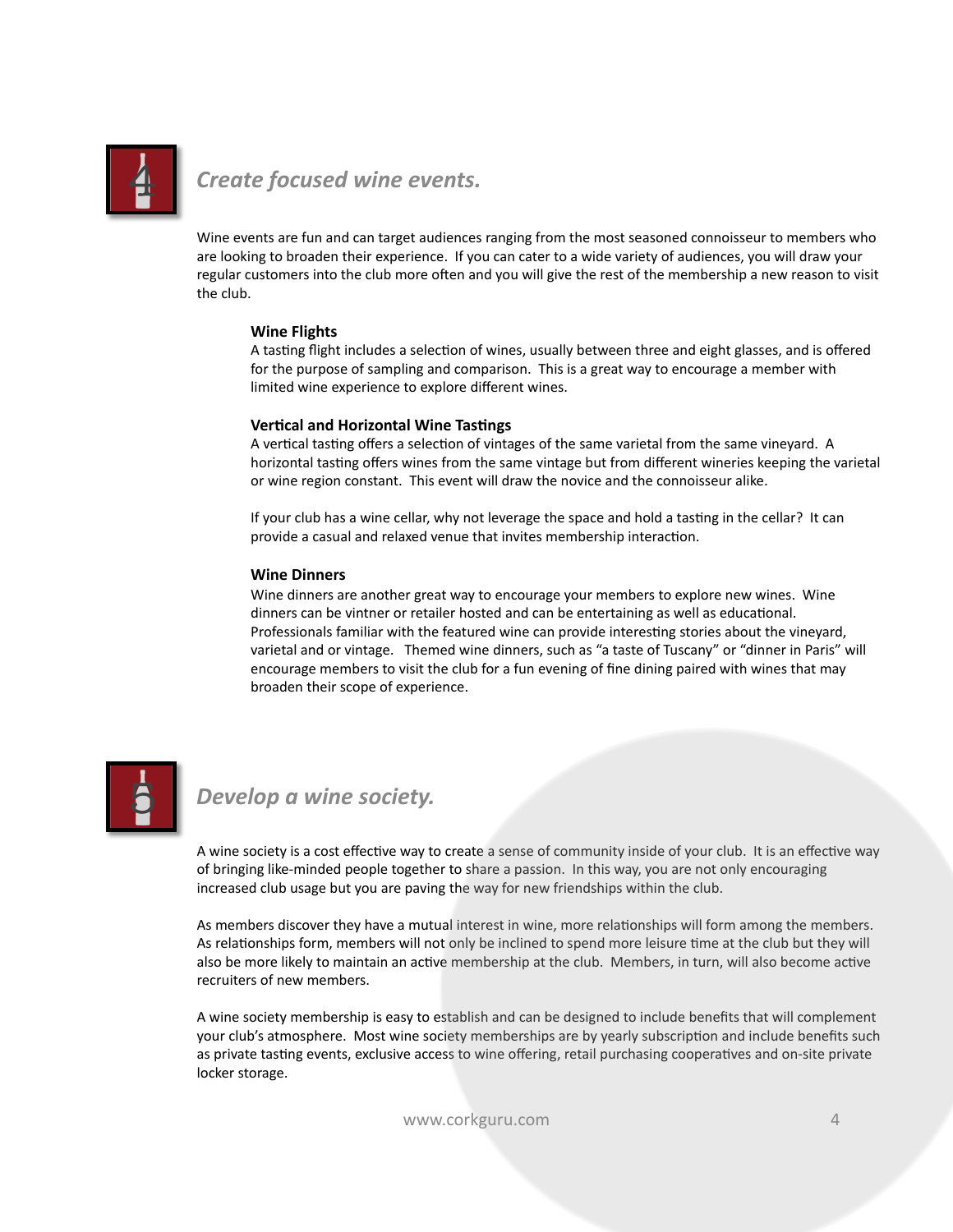

# **Create a wine club locker service.**

Does your country club have extra bin storage available in your wine cellar? Or, is there an unused space in the facility that could be converted to a wine cellar? If so, establish a private locker service for your wine society members.

Wine lockers allow your members to store a private collection of wine at the club. This is a great differentiator for your club, as members will have access to personal wines they may want to share with other members, potential members or other guests.

To complement your wine lockers, create a superior level of service that not only allows the member to store their wines on-site but also provides the member with a customized, private list of wines available in their personal locker. Your staff can do some simple research on each of the client's locker wines and provide details such as winemaker's notes, label images and professional ratings.



## **Invest in an iPad-based wine menu system.**

It could be a great differentiator that will save you time and money associated with printing menus and compiling inventory reports. And, you can buy a wifi-enabled iPad for as little as \$400! Some restaurants are using them as a tool for their servers to consult while other restaurants have enough iPad menus to distribute to all customers. A third category of restaurant uses the iPad wine menu to entice bar-area customers.

The fact is, you can leverage this technology and use it to your advantage. The iPad is intuitive, it is sleek and it provides a visual experience with label art displays and engaging menus that are easy to filter and navigate. A wine menu software system is always up to date, hiding information about wines that are sold out.

A good wine menu software solution will provide you with back-office reporting to enable inventory evaluation. Your wine menu systems should easily allow you to analyze your pricing strategy, print paper menus, as needed, and provide inventory reporting such as low stock and total inventory value.

A great wine menu software solution will also provide you with the ability to display private locker inventory. Imagine bringing an iPad-based menu to your wine locker client. The menu will show only that client's wines in an intuitive format and will display quantities, wine labels and wine descriptions along with the standard vintage and region information. Your locker clients and their guests will be delighted at the personalize service offered by your club.

The iPad is a device that has been embraced by the world...it is everywhere and the technology is familiar to almost your entire prospective customer base. Even my 70-year-old father in law is using one! *According to* Apple Inc., they sold 15 million iPads in Q1 of 2012 alone and have sold over 67 million iPad devices since the *first release in 2010.* Based on that growth, it is safe to say that in less than 5 years the iPad-based wine menu will be the new "normal" and in 10 years our kids will be saying, "remember when Dad used a paper menu to order his wine?" The iPad-based wine menu has been shown to be a tool to increase wine revenue...why not jump on board now to differentiate your club?